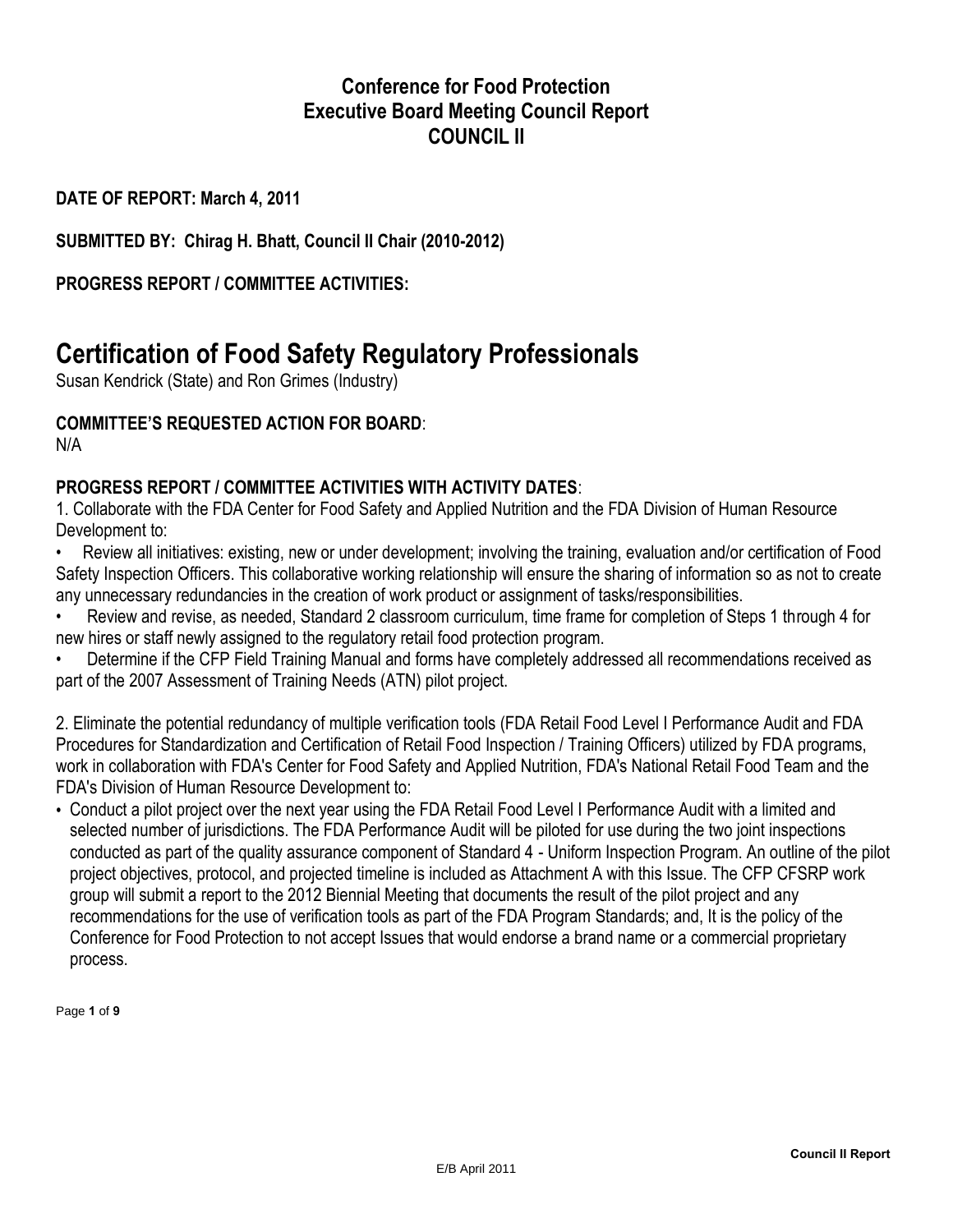- Conduct a joint assessment of FDA Standardization Procedures and FDA Performance Audit documents to determine if both verification tools are equally viable with distinct purposes and outcomes; and,
- Explore the feasibility of merging these existing verification tool documents and provide a plan for consolidation of such; and,
- Upon determination, assess the placement and administration of final verification tool(s) within the FDA Program Standards as appropriate, or separately as appropriate; and,
- With input and guidance from the CFSRP Work Group, FDA will determine if modifications to their draft FDA Performance FDA Retail Food Level I Performance Audit and/or Standardization documents are needed. Any modifications that would include changes to the Program Standards will be submitted as Issues by the CFP CFSRP Work Group to the 2012 Biennial Meeting.

3. Collaborate with FDA, other federal agencies, professional and industry associations to research what criteria is currently being used to assess the education and training qualifications of independent third party auditors that have been contracted to conduct institutional foodservice, restaurant, and retail food compliance inspections in lieu of a State/local/tribal regulatory retail food program. The re-created Work Group is to provide a report to the 2012 Biennial Meeting that:

- Assesses the number of jurisdictions and geographic areas where retail food compliance Inspections are conducted by independent third party auditors in lieu of a regulatory compliance program;
- Delineates the reasons jurisdictions have moved to a third party auditor inspection compliance program;
- Summarizes criteria used to select third party auditors for inspection compliance oversight responsibilities including, but not limited to, education and training qualifications;
- Assesses and determines appropriate training and standardization processes/protocols for third party auditors, and
- Identifies any agencies/organizations/working groups currently addressing education and training standards for third party auditors conducting retail food compliance inspections.

Based on the above research, the work group will provide a recommendation to the Conference as to what actions/initiatives, if any, need to be undertaken to provide a national structure for ensuring that third party auditors possess the necessary knowledge, skills, and abilities to conduct retail food program compliance inspections.

4. Evaluate and determine the best approaches to promoting awareness and implementation of the national training model contained in the CFP Field Training Manual and forms, Appendix B-2, Standard 2. The Work Group will:

- Research the use of websites, list serves, newsletters, testimonials, presentations, and training workshops, etc.
- Assess opportunities for enhancing the electronic versions of the CFP Field Training Manual and forms to minimize paperwork.

5. Report back to the 2012 Biennial Meeting its findings regarding the above charges.

Page **2** of **9**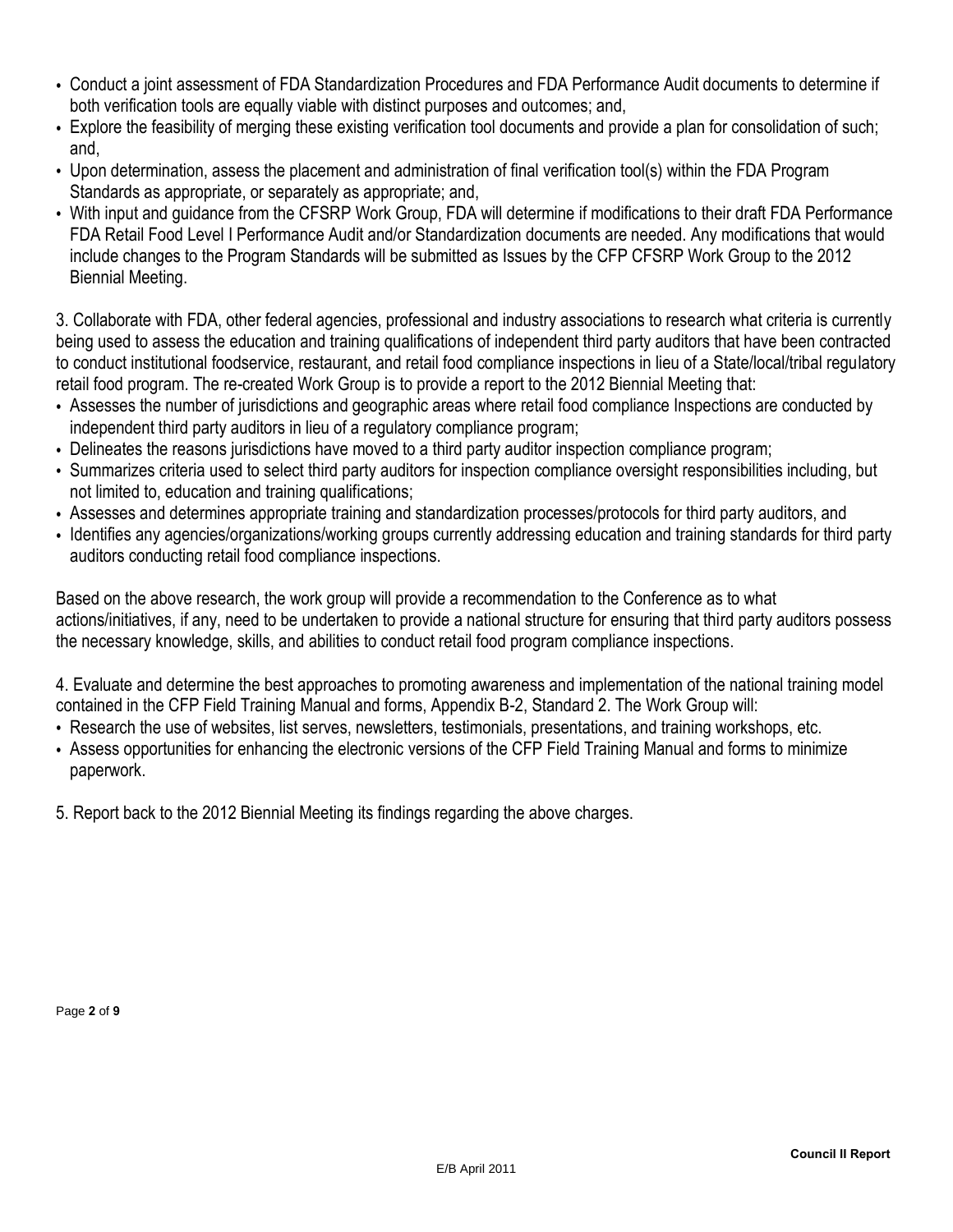## **Inspection Form Scoring**

Margaret Binkley (Academia) and William Flynn (Industry)

#### **COMMITTEE'S REQUESTED ACTION FOR BOARD: N/A**

#### **PROGRESS REPORT / COMMITTEE ACTIVITIES WITH ACTIVITY DATES:**

October 22, 2010, initial email went to all members of the committee explaining the charge of the committee, and the process that will be followed. Everyone was asked to provide a list of available dates for conference call. A survey was sent with the email to gather information stating, Which of the following assumptions generated by the Inspection Scoring Committee are of greatest interest to address this charge?

Conference call was held December 16th. Introductions were made, objectives were formed for the committee, teams were discussed that will handle the different objectives of the committee. Stakeholders were identified. The results included:

**Introductions** 

Future conferences will be on webinars with toll free number and handle 100 callers at a sitting; Multiple members from one entity will be allowed

Form objective

Is our objective as the Committee to reduce foodborne illness? Increase restaurant compliance? Or getting the word out to the public?

Can the knowledge of scores allow for the public to make better decisions about restaurant selection or reduce food-borne illness? Or both?

Survey results: over-whelming majority agrees that a form that is intuitive to both the public and inspector is the most important charge of the committee.

Teams:

1. Information Gathers

- Gather form and gather health data from local jurisdictions who are willing to comply
- Freedom of information? Statutory? Track who is inconvenient
- Can we go to counties we know to provide FBI data (large, med, small jurisdictions)? How do we find commonality in jurisdictions? Consider the role of demographics
- FDA seek scoring system used across the country
- How many systems being used? Can we survey to identify commonalities?
- 2. Practitioner
- Pilot test different findings to determine if it works for inspectors

Page **3** of **9**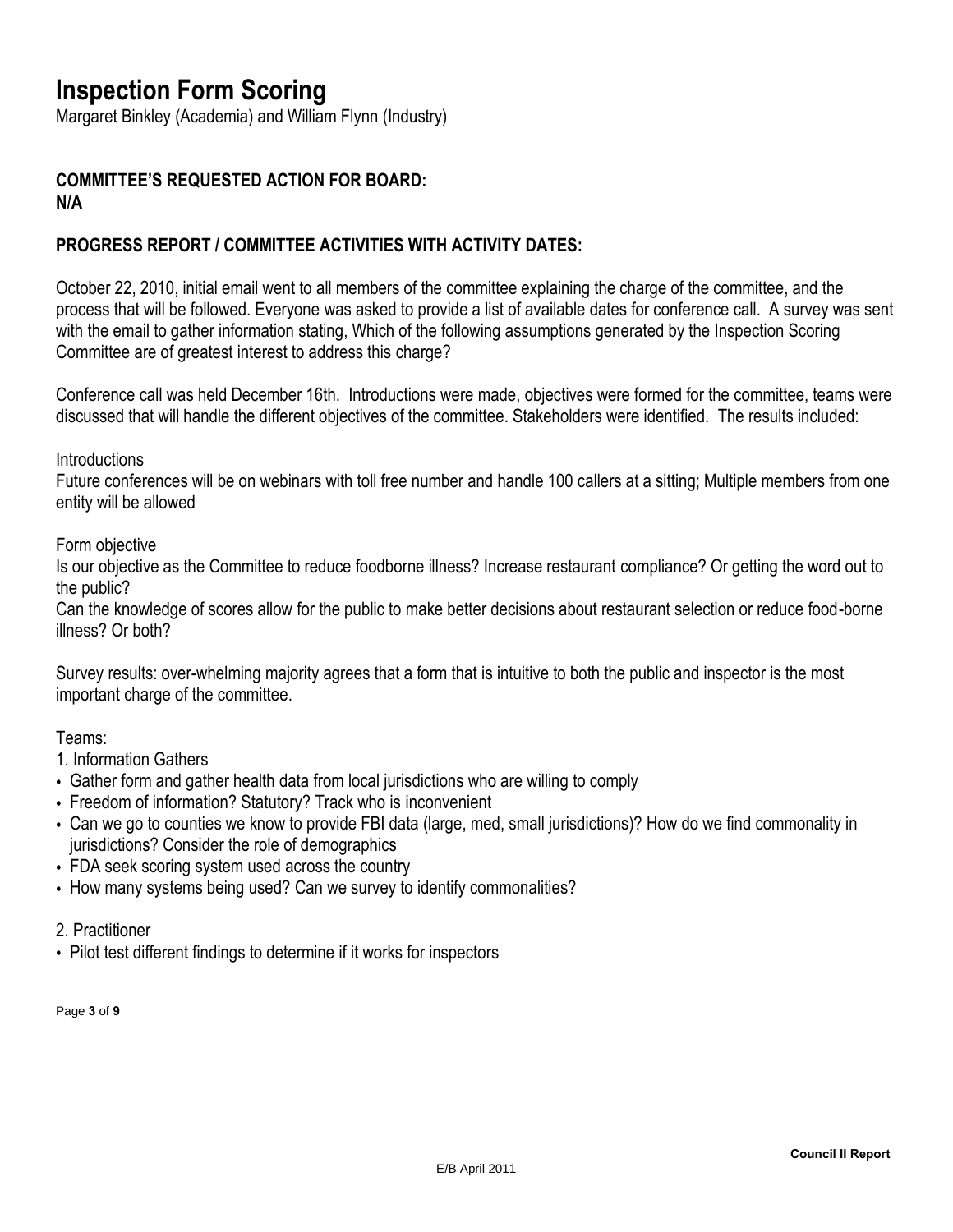#### 3. Results Team

• Academia will take information; provide its meaningfulness and conclusions.

#### 4. Stakeholders

• Consumers-journal submittal next week demonstrates that more narrative health reports affect the choices people make on where to eat

#### 5. Health Inspectors

Email was sent with the summary of the conference call and members were asked to choose a team they wanted to be involved with. The current form listed in the food code as well as the form that was developed by the past committee were attached to the email.

Another email was sent 2/1/2011 to members of the committee along with the latest roster of members. The email informed everyone the teams for the committee, the description of the teams; information gatherers, practitioners, results team and informed members. The email asked those members who have not chosen a team as of yet to do this. Also, each team was asked to select a team leader. After teams were confirmed, conference calls for each team will take place. The inspection form developed by the past Inspection Form Committee was again attached to the email.

Page **4** of **9**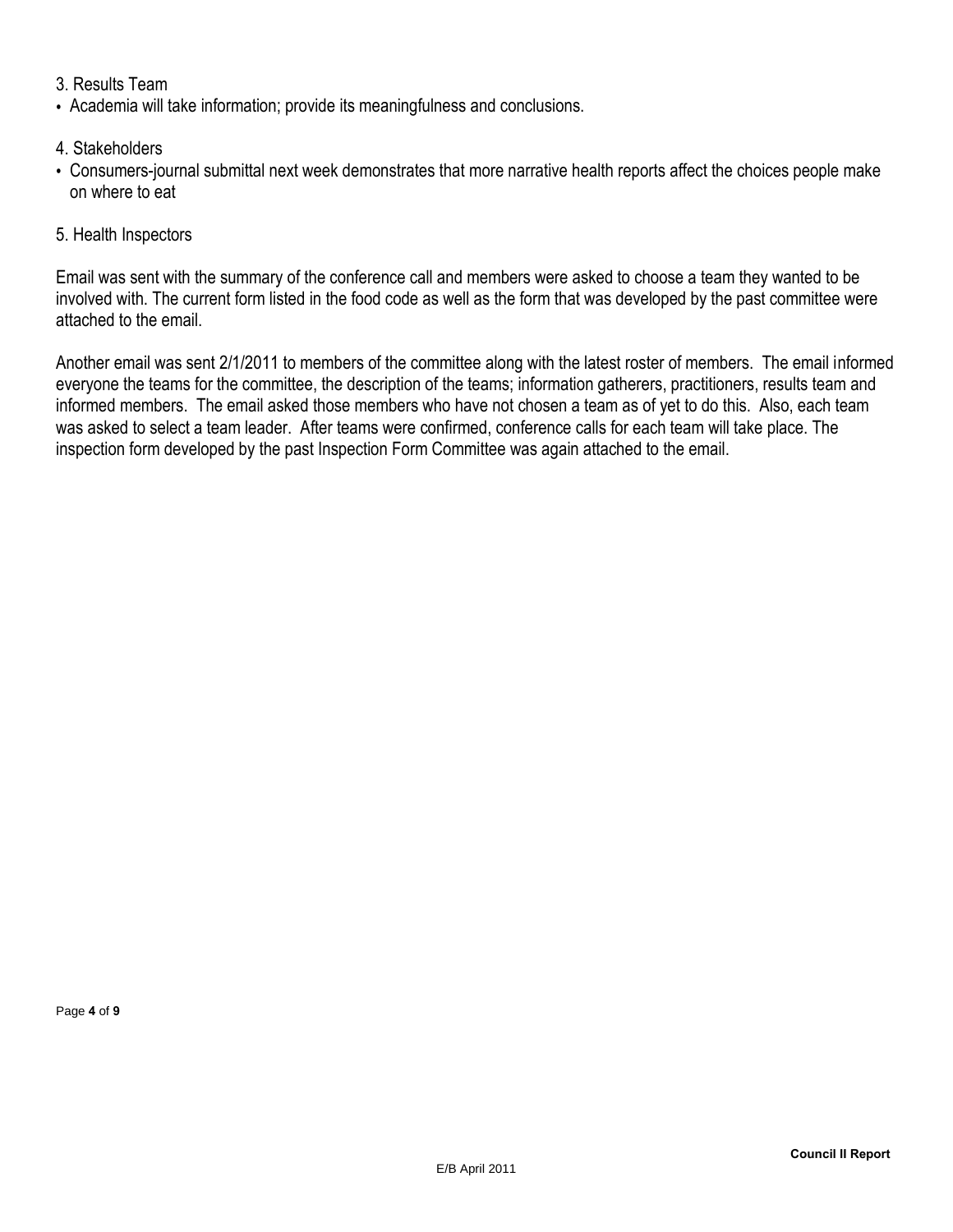### **Interdisciplinary Foodborne Illness Training**

Anna Starobin (Industry) and Michele Samarya-Timm (Regulatory Local)

#### **COMMITTEE'S REQUESTED ACTION FOR BOARD**:

#### **PROGRESS REPORT / COMMITTEE ACTIVITIES WITH ACTIVITY DATES:**

The Interdisciplinary Foodborne Illness Training Committee has created a regular schedule of monthly conference calls to work toward meeting the committee charge.

Call dates so far: October 15, 2010, November 18, 2010, December 16, 2010, January 20, 2011

Our committee has identified a comprehensive list of Interdisciplinary Foodborne Illness Training programs compiled by IFPTI [\(http://www.ifpti.org/sites/default/files/IFPTI\\_Existing\\_Food\\_Protection\\_Course\\_Catalog.pdf\)](http://www.ifpti.org/sites/default/files/IFPTI_Existing_Food_Protection_Course_Catalog.pdf). The committee is planning to sort the courses by relevance to the committee charge, and identify any additional courses missing from the IFPTI list, and generate a database to categorize the courses (course intended audience, duration of the course, etc).

YUM! Brands has conducted a survey on foodborne outbreak courses utilized at a state level and the results of this survey will be analyzed by the committee. This committee will challenge members with the following action items:

1. Sort the list of the courses available on IFPTI site and add missing courses.

2. Review the courses identified and categorize them in a user friendly format.

Future committee conference calls are scheduled for the 3d Thursday of each month, at 2.00 pm – 3:30pm EST: March 17, 2011, April 21, 2011, May 19, 2011, June 16, 2011

Page **5** of **9**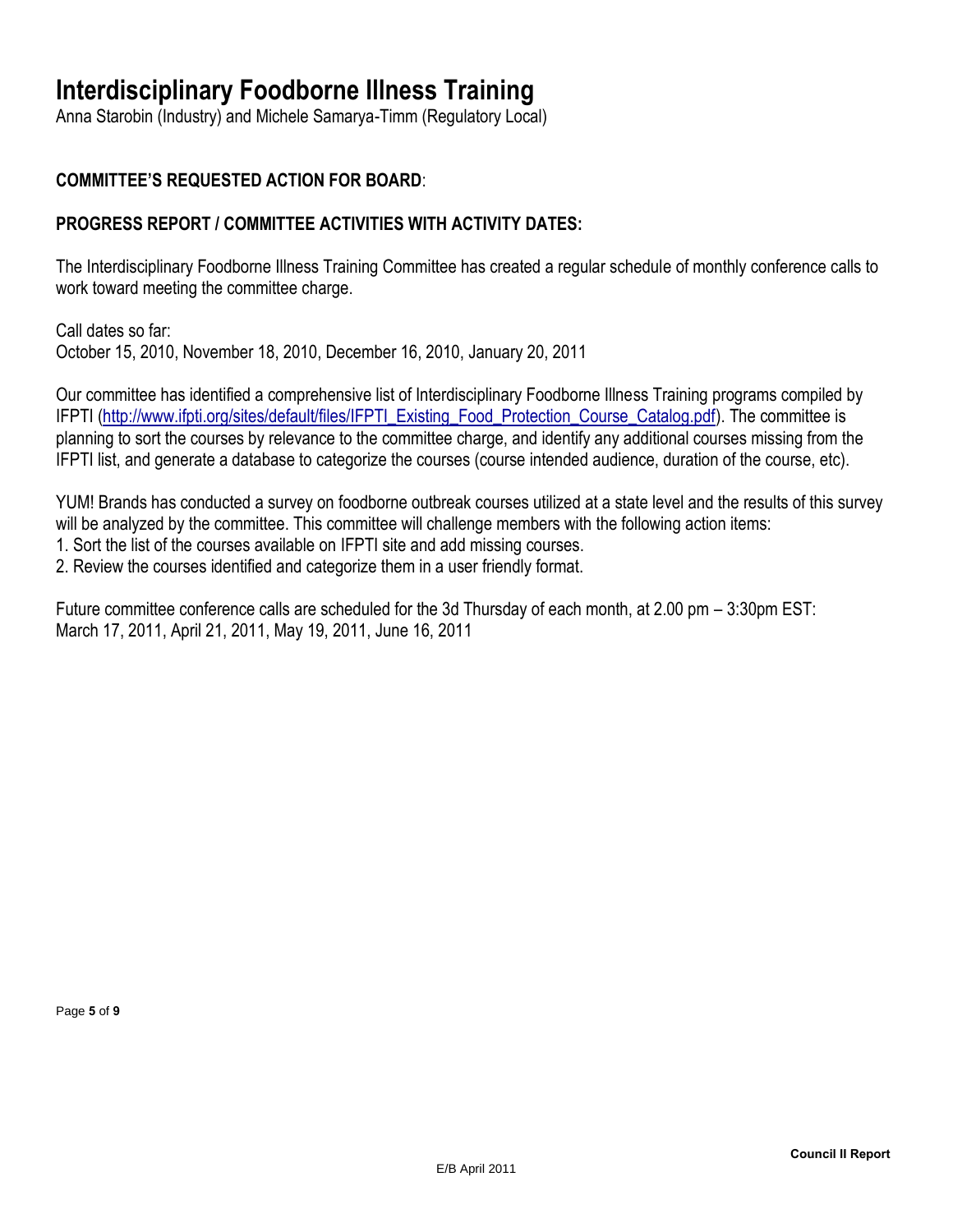### **Program Standards**

Nicole Grisham (State) and Debbie Watts (Local)

#### **COMMITTEE'S REQUESTED ACTION FOR BOARD:**

The Program Standards Committee Chair is **asking the Board to approve a proposed replacement to one of the committee members.** Paul McGinnis with Ecolab has had a change in duties that will prevent him from continuing to participate on the committee. Through discussions with Mr. McGinnis, he regrets having to withdraw his participation and wanted to recommend a replacement as a measure of good faith. Mr McGinnis is recommending, **Miriam Eisenberg**, who is a Director of the Technical, Regulatory, and Training Services in Ecolab's EcoSure Division. She is a current member of the CFP, attended the 2010 CFP in Providence, and Mr. McGinnis feels she is well qualified to participate. I support the recommendation and look to the Board to consider and approve the change to the committee roster.

#### **PROGRESS REPORT / COMMITTEE ACTIVITIES WITH ACTIVITY DATES:**

The Program Standards Committee convened its first meeting on November 4, 2010 to begin discussion on the committee charges and the following items requested by the FDA Program Standards Workgroup.

#### **Criteria for verification auditors**

FDA would like feedback on suggested criteria for verification auditors. Currently in Standard 9 it states that "an auditor, as defined in the National Standards, shall complete the verification audit." An auditor is defined as "any authorized city, county, district, state, federal, tribal, or other third party person who has no responsibilities for the day-to-day operations of that jurisdiction and is charged with conducting a verification audit, which confirms the accuracy of the self-assessment." Additionally, a verification audit is defined as "a systematic, independent examination by an external party to confirm the accuracy of the self-assessment."

#### **Committee work and discussion:**

**The committee discussed the charge and was unclear on what exactly was the concern or need related to criteria for verification auditors. The group got additional clarification and direction from our FDA Program Standards Workgroup and discussed the various aspects to include; whether or not there are concerns with the quality of the verification audit process, are there identified problems with the verification audit process, and if criteria pertaining to minimum standards of qualifications for auditors is needing to be defined. The committee has discussed these areas and there is uncertainty that this aspect of this Standard needs any change.**

**The committee is unsure if there are any concerns with the quality of the verification audit process. There is a resource CD, containing guidance information and forms for auditors, that is a comprehensive resource for the auditing process and specific problems with the use of this CD are unclear. Additionally, many on the committee have little experience with the use of this CD and/or have not had an audit conducted with this resource to be aware of any problems. The committee will be discussing this aspect in more detail at future meetings.**

Page **6** of **9**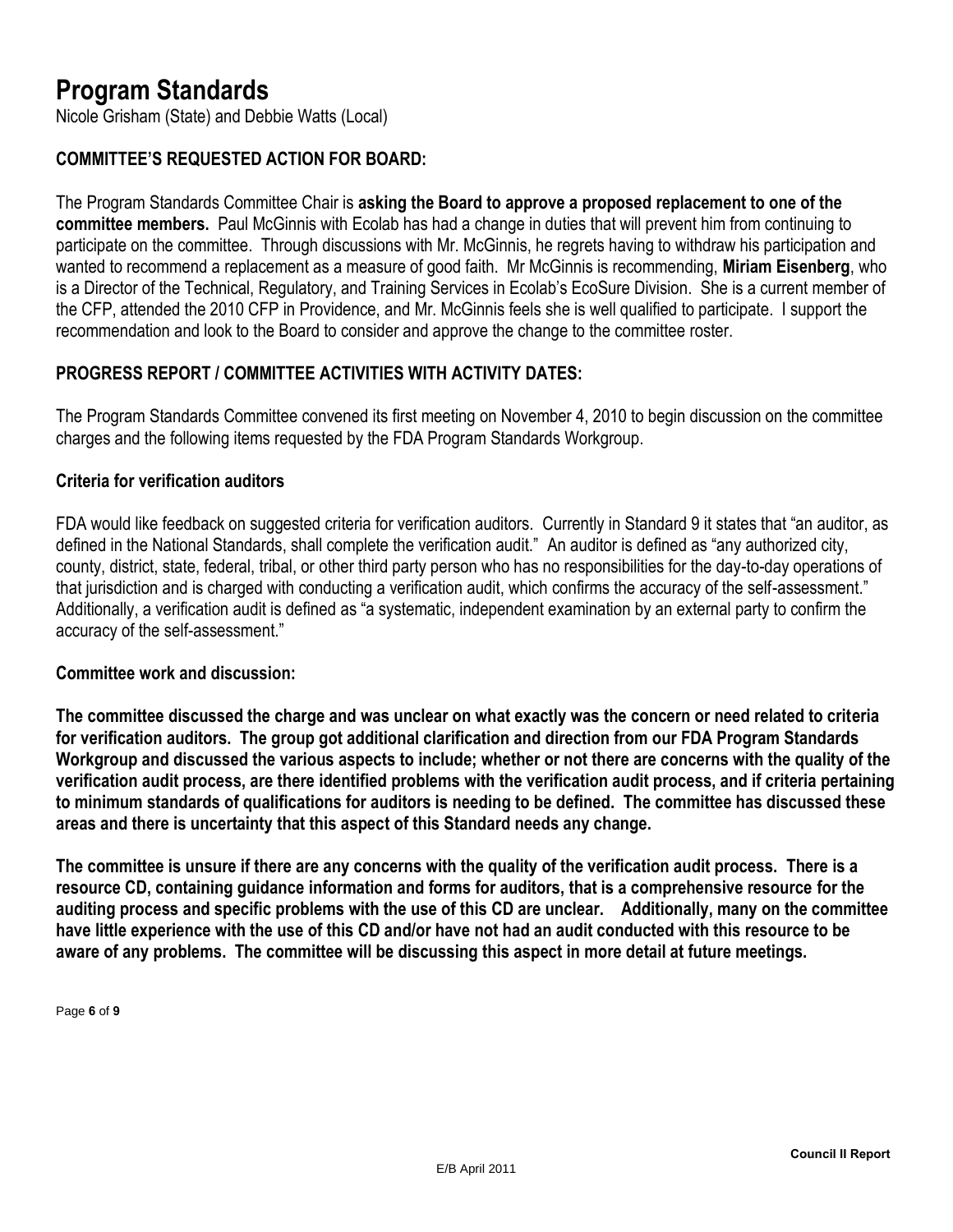**The committee discussed and expressed concerns with requiring specific criteria, as current auditors are not an abundant resource and the definition of an auditor seems to identify qualified individuals who can fill this role. The committee discussed that the current trend is that the FDA does not serve as the auditors but that many states and/or local regulatory agencies have taken on this role. The committee has researched criteria for auditors, as a means to gain a broader interpretation of existing criteria for auditors in other forums.** The committee is in the process of reviewing the information that has been collected which includes key competencies and qualities for auditors. These various components include but are not limited to: personal attributes, education, work experience, audit experience, auditor training, knowledge and skills, maintenance of auditing ability, and auditor evaluation. **The committee has discussed that if work continues on these aspects of this Standard, that any information or guidance proposed will want feedback and validation through a broader perspective such as a survey or similar means. The committee will be discussing this aspect in more detail at future meetings.**

#### **Need for additional changes or improvement to the Standards**

FDA would like general feedback on the use and implementation of the individual Standards and whether changes are needed to the requirements of one or more of the Standards. If the committee believes that changes or improvements can be made to one or more of the Standards, please give a brief summary of the changes needed and the reason why.

#### **Committee work and discussion:**

**The committee is focusing on suggested improvements to Standard 8, Program Support and Resources.** The committee believes that this Standard as it applies to "Staffing Level" is unachievable for many jurisdictions and does not provide a realistic measurement that can be applied across various retail food regulatory programs across the nation. Currently in Standard 8, Staffing Level, it recommends "a staffing level of one full-time equivalent (FTE) devoted to food for every 280 – 320 inspections performed. Inspections for purposes of this calculation include routine inspections, reinspections, complaint investigations, outbreak investigations, compliance follow-up inspections, risk assessment reviews, process reviews, variance process reviews and other direct establishment contact time such as on-site training." The Standard continues to state "A process should exist for the regulated food establishments to be grouped into at least three categories based on food safety risk (See Standard 3). The number of inspections assigned per FTE should be adjusted within the 280 – 320 range depending upon the composition of low- to high –risk establishments in the assigned inventory. When an FTE is divided between program areas, the total number of food inspections planned for that FTE should be adjusted to compensate for the additional training time required to maintain competency in multiple program areas. An adjustment of planned inspections per FTE should also occur when food establishments are geographically dispersed due to increased travel time."

While the Standard allows for flexibility in the assessment of risk based assignments, training, and travel time in compensating for inspection assignments per FTE, the committee believes utilizing a weighted measure per inspection type is more valid that applying a numerical range per FTE. The current range when applied by various jurisdictions can result in drastic differences in estimated resources needed. This drastic variation in estimated resources needed can prove challenging to justify budgets and can leave the program in a shortfall. Additionally, the inspection types included in the range vary greatly on the time and resources needed due to unforeseen variables. Inspection types such as complaint investigations, outbreak investigations, compliance follow-up inspections, risk assessment reviews, process reviews, and variance process reviews may be simple or complex depending on the nature of the elements associated with the activity.

Page **7** of **9**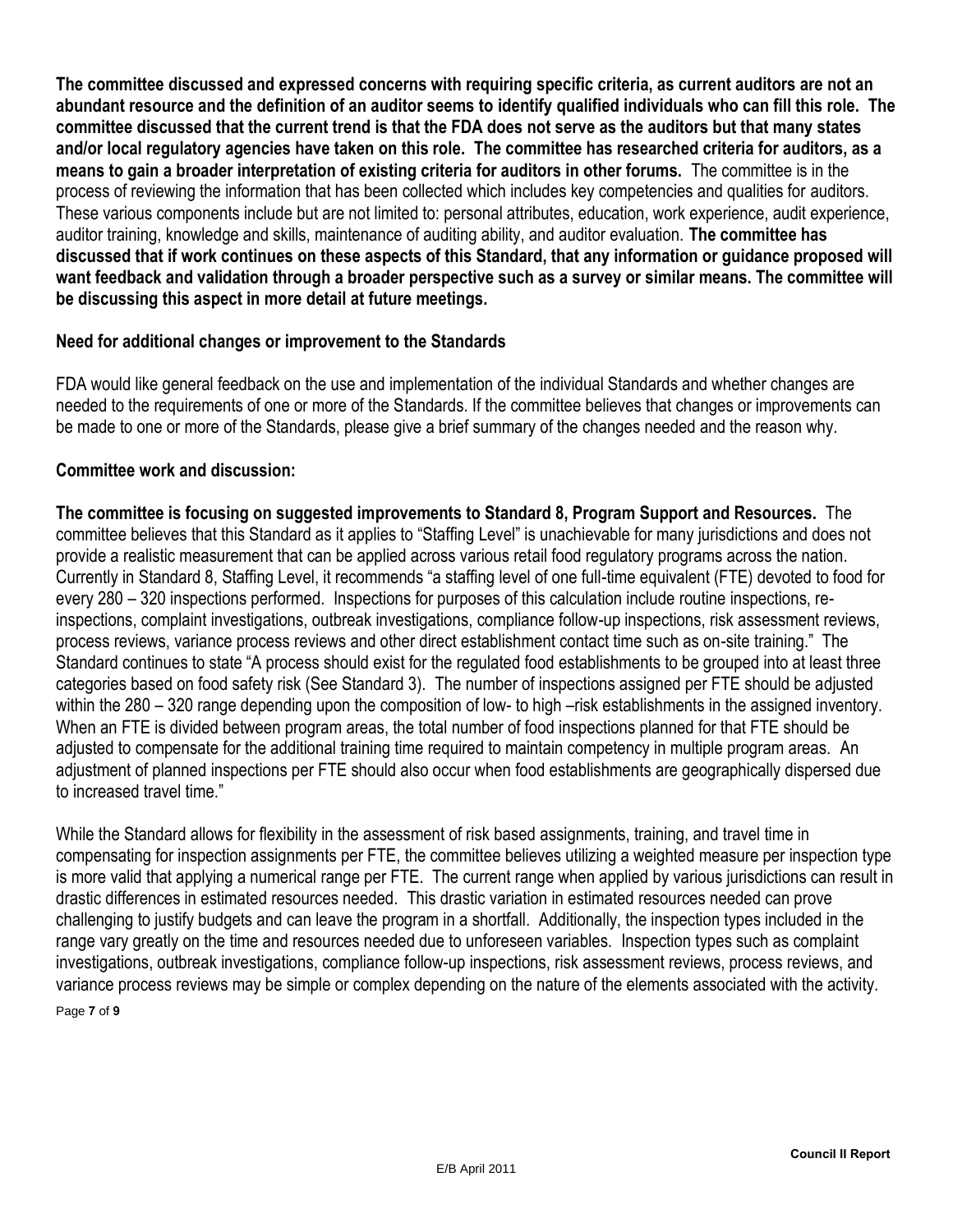Thus including these inspection types in the calculated range can inaccurately reflect what resources are needed to execute an effective program. **The committee believes utilizing the number of inspections per FTE is not applicable as there are too many variables.**

In addition to the variables mentioned in the Standard, many jurisdictions vary in the approach, technology, and management of their programs. Other variables identified include but are not limited to:

Agency specific administrative procedures;

Agencies hand writing inspections in the field;

Agencies utilizing technology to enter inspections in the field;

Inspection times include report writing for some, others do not;

Applications of designated staff for designated activities/inspection types;

Varying inspection times for various inspection activities;

Numerous operations under the definition of Food Establishment are inspected with various approaches by each agency; Temporary Events as one inspection for some, many inspections for others, and yet others do not inspect;

Farmer's Markets as one inspection for some, many inspections for others, and yet others do not inspect;

Resources and budget for travel affects the program's approach each year; and

Agency specific travel associated with inspection activities.

The committee feels that applying an average time to the various inspection types, excluding the associated activities that vary between jurisdictions, is a more appropriate and obtainable measure. These average inspection times based on inspection type can then be used to calculate the number of FTE needed to effectively execute the program. From there a jurisdiction can still apply modifications based on their specific agency needs. The committee has shared and evaluated the various applications of assessing FTE within our own jurisdictions and is compiling recommendations, tables, and FTE assessment applications. **The committee has discussed that if work continues on these aspects of this Standard, that any information or guidance proposed will want feedback and validation through a broader perspective such as a survey or similar means. The committee will be discussing this aspect in more detail at future meetings.**

The committee agreed to have monthly meetings to be held on the first Monday of each month with the exception of April 2011. The April meeting will fall on the second Monday to accommodate attendance by committee members to the CFP Board meeting. The scheduled February 2011 meeting was canceled due to nationwide inclement weather that had a majority of committee members detained. **The committee is making great progress and will submit its recommendations to the CFP and the FDA Program Standards Workgroup by means of a summary report when all issues have been reviewed.**

Page **8** of **9**